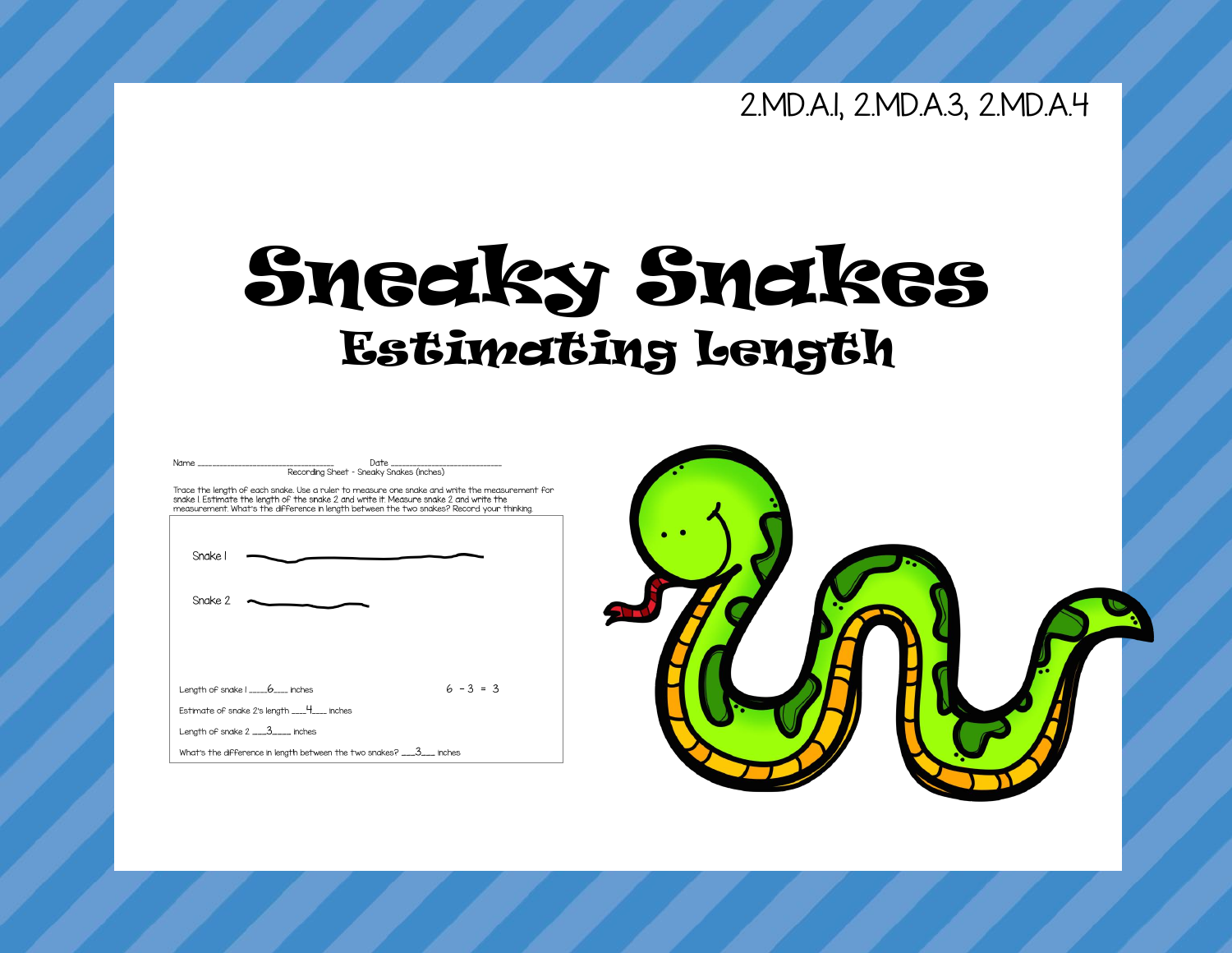# Sneaky Snakes

#### Materials:

- Playdough or modeling clay
- Inch or centimeter ruler
- Recording sheet or paper to trace snakes and record measurements

#### Directions:

- 1) Roll out two snakes of different lengths. Trace one side of each snake to show the length.
- 2) Measure the length of one of the snakes using your ruler. If the measurement falls between two numbers decide which one it is closer to and record that measurement. You can measure either snake.
- 3) Estimate how long the second snake will be based on what you know about the first snake. Record your estimate.
- 4) Check your estimate by measuring the second snake. Record your measurement.
- 5) How much longer is one snake than the other? Record the difference between the lengths of the snakes.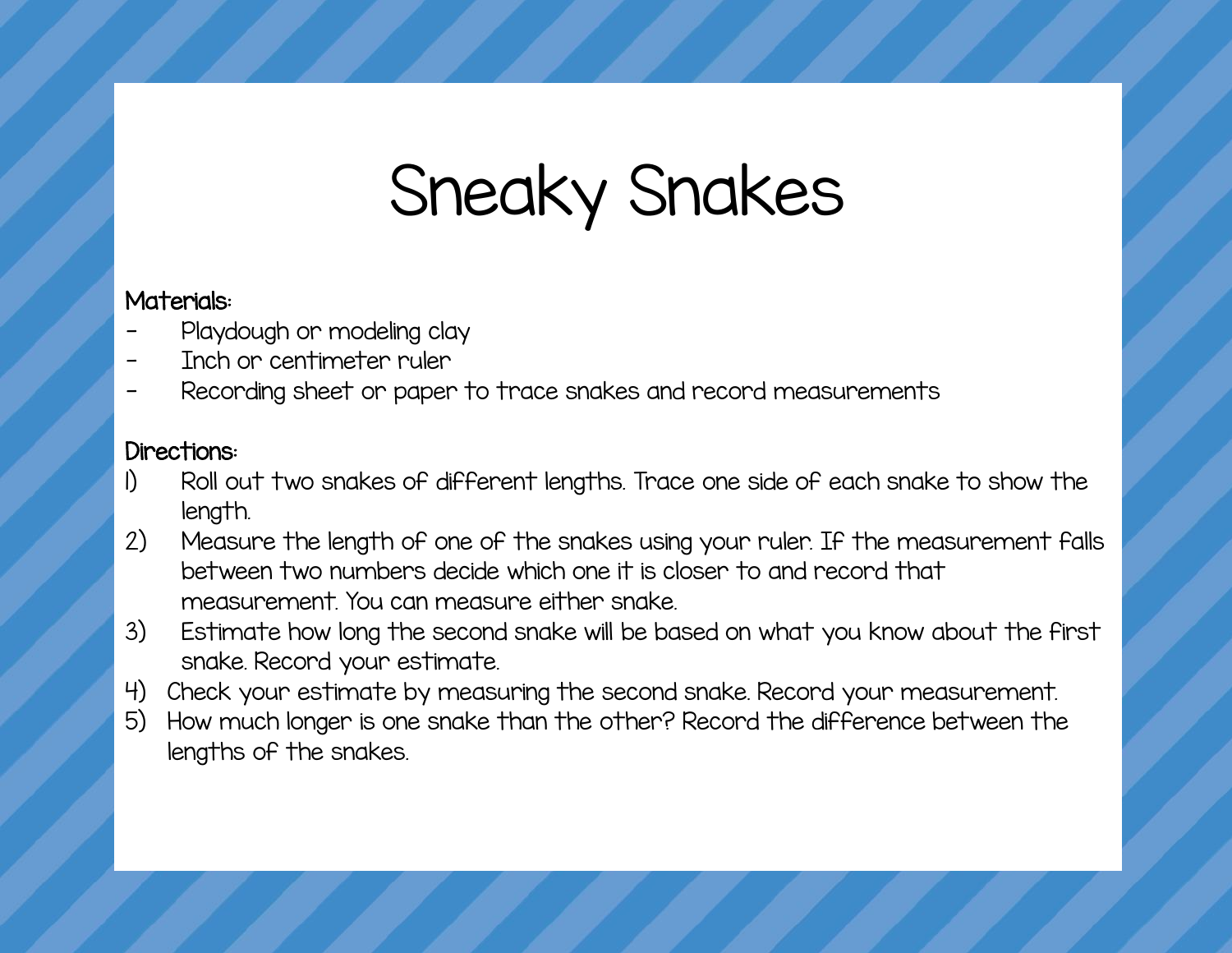Name \_\_\_\_\_\_\_\_\_\_\_\_\_\_\_\_\_\_\_\_\_\_\_\_\_\_\_\_\_\_\_\_\_\_\_\_\_ Date \_\_\_\_\_\_\_\_\_\_\_\_\_\_\_\_\_\_\_\_\_\_\_\_\_\_\_\_\_\_

Recording Sheet – Sneaky Snakes (inches)

Trace the length of each snake. Use a ruler to measure one snake and write the measurement for snake 1. Estimate the length of the snake 2 and write it. Measure snake 2 and write the measurement. What's the difference in length between the two snakes? Record your thinking.

Length of snake | \_\_\_\_\_\_\_\_\_\_\_ inches

Estimate of snake 2's length \_\_\_\_\_\_\_\_\_\_ inches

Length of snake 2 \_\_\_\_\_\_\_\_\_ inches

What's the difference in length between the two snakes? \_\_\_\_\_\_\_\_ inches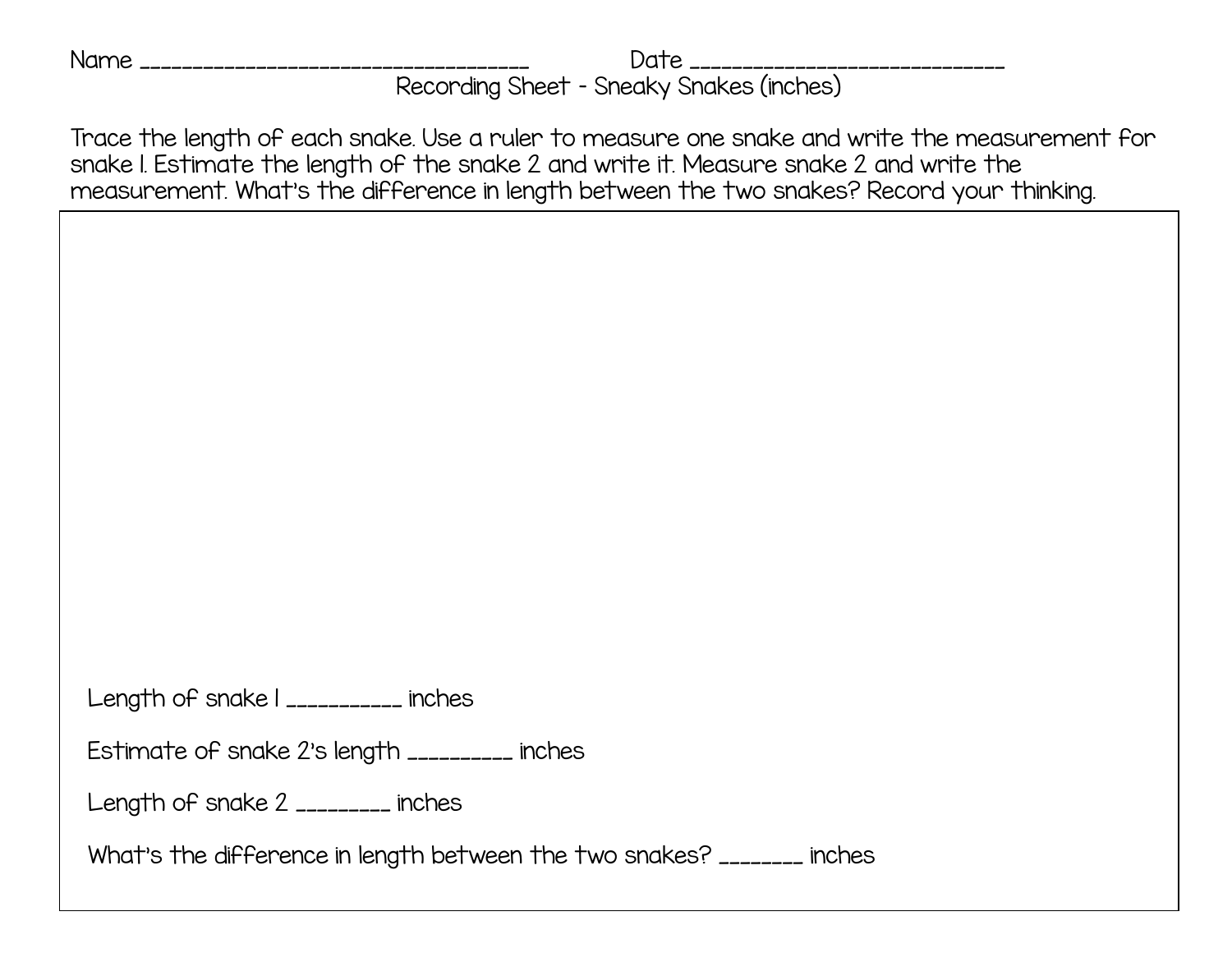Name \_\_\_\_\_\_\_\_\_\_\_\_\_\_\_\_\_\_\_\_\_\_\_\_\_\_\_\_\_\_\_\_\_\_\_\_\_ Date \_\_\_\_\_\_\_\_\_\_\_\_\_\_\_\_\_\_\_\_\_\_\_\_\_\_\_\_\_\_ Recording Sheet – Sneaky Snakes (centimeters)

Trace the length of each snake. Use a ruler to measure one snake and write the measurement for snake 1. Estimate the length of the snake 2 and write it. Measure snake 2 and write the measurement. What's the difference in length between the two snakes? Record your thinking.

Length of snake | \_\_\_\_\_\_\_\_\_\_ centimeters

Estimate of snake 2's length \_\_\_\_\_\_\_\_\_\_ centimeters

Length of snake 2 \_\_\_\_\_\_\_\_\_ centimeters

What's the difference in length between the two snakes? \_\_\_\_\_\_\_\_ centimeters